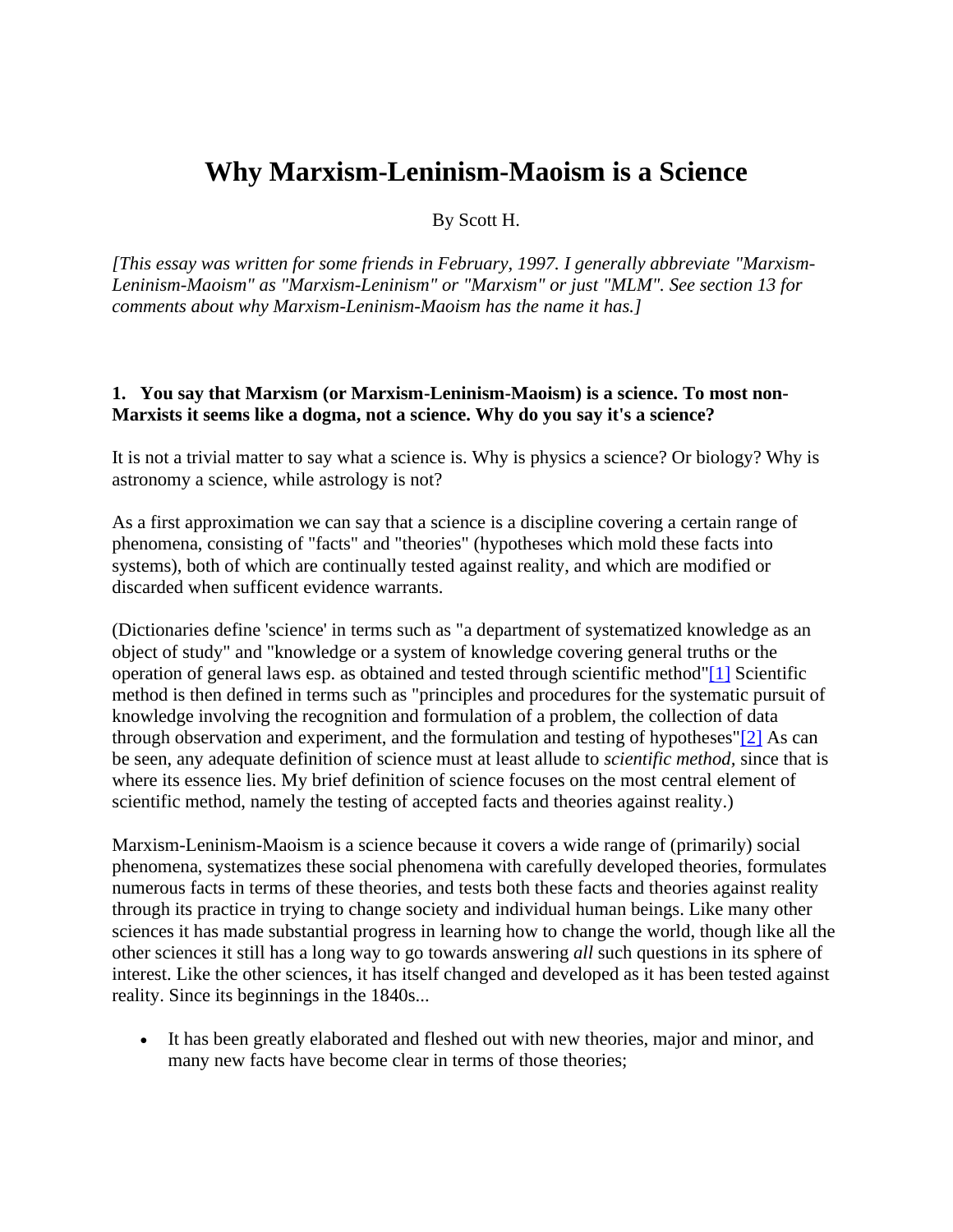- It has discarded some incorrect theories and fallacious "facts" when they proved to be erroneous, and *modified* numerous others, correcting the elements of error while preserving the elements of truth;
- It has been applied with considerable success in making world-shaking revolutions in different countries with very different social situations, especially Russia and China, and in this it has been far more successful than any alternative theory;
- It has recognized that there are still problems it has not fully solved, and is focusing seriously on finding the solutions to these problems;
- It has strenuously struggled against those (and there are many) who would turn Marxism *into* a dogma, or "revise" away its scientifically validated essence; and
- It has applied a scientific scrutiny to its own principles and methods, and continues to do so with the utmost seriousness. In fact, it has taken this task further than any other specific science, to the point where "the science of science *in general*" (or in other words, *scientific philosophy*) has become a component part of Marxism.

# **2. So then, are you saying that Marxism is a science because it has some similarities to the physical sciences?**

To be properly considered a science, any discipline must be sufficiently like the other sciences in the relevant ways. Marxism is a science in the same sense that physics, biology, astronomy, etc. are sciences. This can be demonstrated by pointing out many relevant analogies to the other sciences, and by explaining why certain apparent disanalogies are irrelevant.

No two sciences are exactly alike, of course, nor are the methods used to advance the various sciences always completely identical. "Scientific method" itself varies somewhat from science to science. You don't hear much about experiments with "blind controls" in astronomy, for example, though this is a very common, and indeed frequently essential, method in many of the biological sciences.

There are important differences between the social sciences and the natural sciences, just as there are important differences between the physical sciences and the biological sciences. But there are sufficient, relevant similarities or analogies between them that fully justify calling them all sciences. The same is true of Marxism.

# **3. Are you saying then that Marxism is the same as social science, properly understood, and that all genuine social science is actually part of Marxism?**

Yes, more or less. There is however an important part of MLM, namely its philosophy, *dialectical materialism,* that goes beyond just *social* science. In fact this philosophy is itself just *the most general and abstract science,* consisting of the principles which have been summed up and abstracted from *all* the other sciences, not just social science.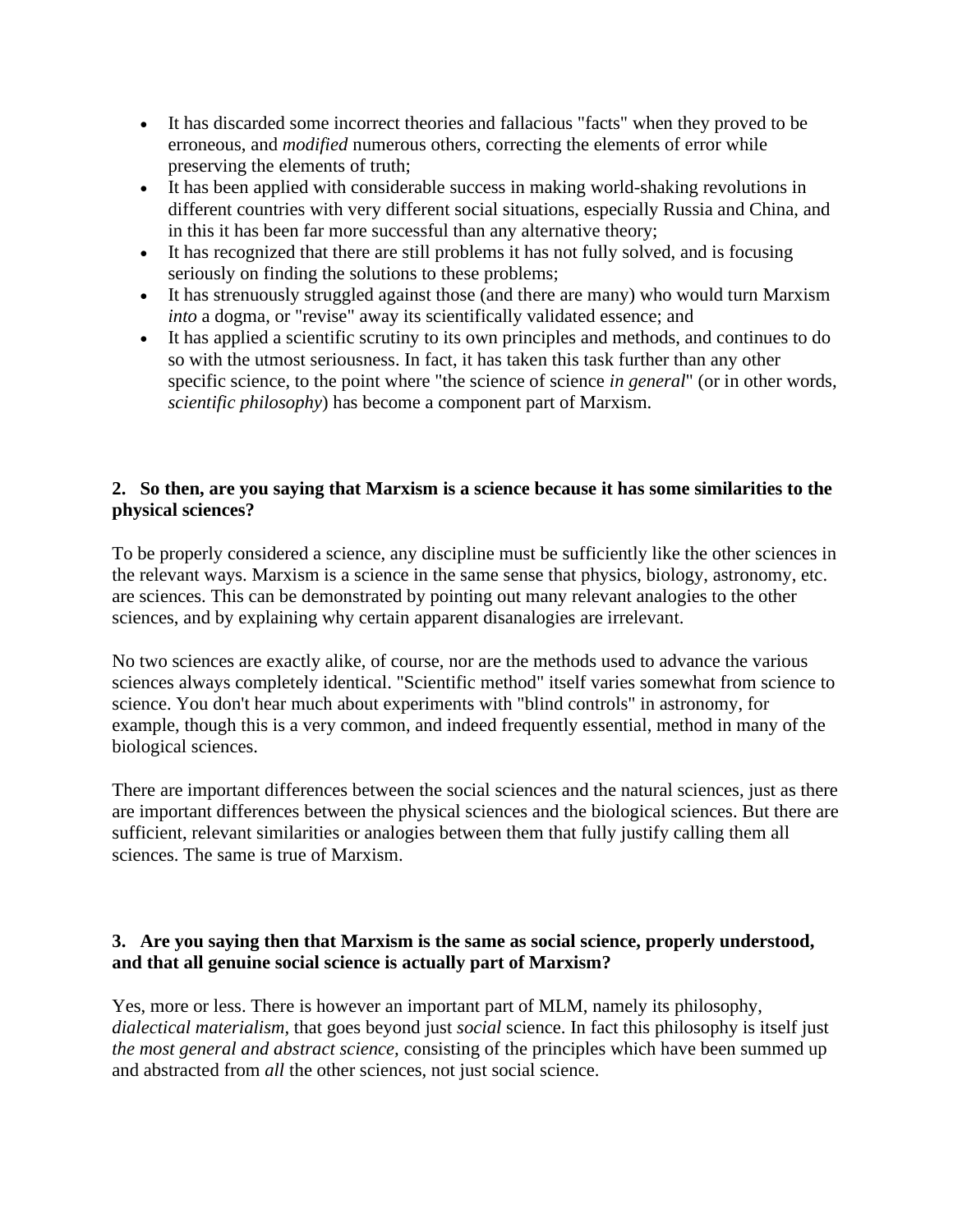It is probably also fair to say that there are *some* specialized aspects of society and social interactions which are not part of MLM, but rather should be called *social psychology, sociolinguistics,* etc. Still, our view is that, for the most part, genuine social science is nearly coextensive with Marxism-Leninism-Maoism. Those esoteric areas of genuine social science which are not directly part of Marxism are at least very strongly informed and influenced by it.

Many of the sorts of issues raised in contemporary bourgeois "social psychology", for example, are adequately analyzed only *within* Marxism. What for example is the primary motive force behind people's social activity? The Marxist answer is that it is the desire of people to advance their own group interests—and in class society, that means their own class interests. This is obviously a very basic element of Marxist theory. This is why I say that if there are parts of social psychology that are not part of Marxism, or at least immediately dependent on it, they must be the more esoteric parts. The same is true of sociolinguistics, etc.

# **4. What about sociology, as it is taught in the universities?**

Sociology, as it presently exists, is pretty much a joke—as even most people involved in the other sciences recognize. Someone once remarked that the basic approach in sociology is to "put the obvious in terms of the unintelligible". $[3]$  Why do sociologists use such obsurantist language? Because they are trying to obscure, not clear things up. When they are asserting "the obvious" they must use highfalutin' language to lend a false air of profundity to their remarks. And when, more often, they are attempting to hide the real truths about society (e.g., how privileged classes exploit and oppress the vast majority, both at home and abroad), they naturally have to use even more obscurantist language and twisted logic.

It is worth noting that bourgeois sociology has largely developed as a discipline opposed to, and fearful of, Marxism. Its basic reason for existence is to attack Marxism and to try to cook up some alternative to Marxism that is acceptable to the ruling class.

The true science of society, the true sociology, is Marxism-Leninism-Maoism. But unfortunately the name "sociology" has been appropriated by bourgeois pseudo-science.

# **5. How about economics? Almost all the prominent economists dismiss Marxist economics out of hand.**

Of course they do! That is how they have been indoctrinated and what they are paid to do represent the economic interests of the capitalist ruling class, and "explain" ad nauseam why *only* capitalism can possibly work, and why the exploitation of labor is perpetually "necessary". (They don't actually use forbidden phrases like the "exploitation of labor", of course—code words are always used instead. Even capitalism itself is generally referred to with euphemisms such as "the free enterprise system" or (bizarrely enough) "democracy". The task of bourgeois social "science" is always more to hide the truth, than to proclaim it.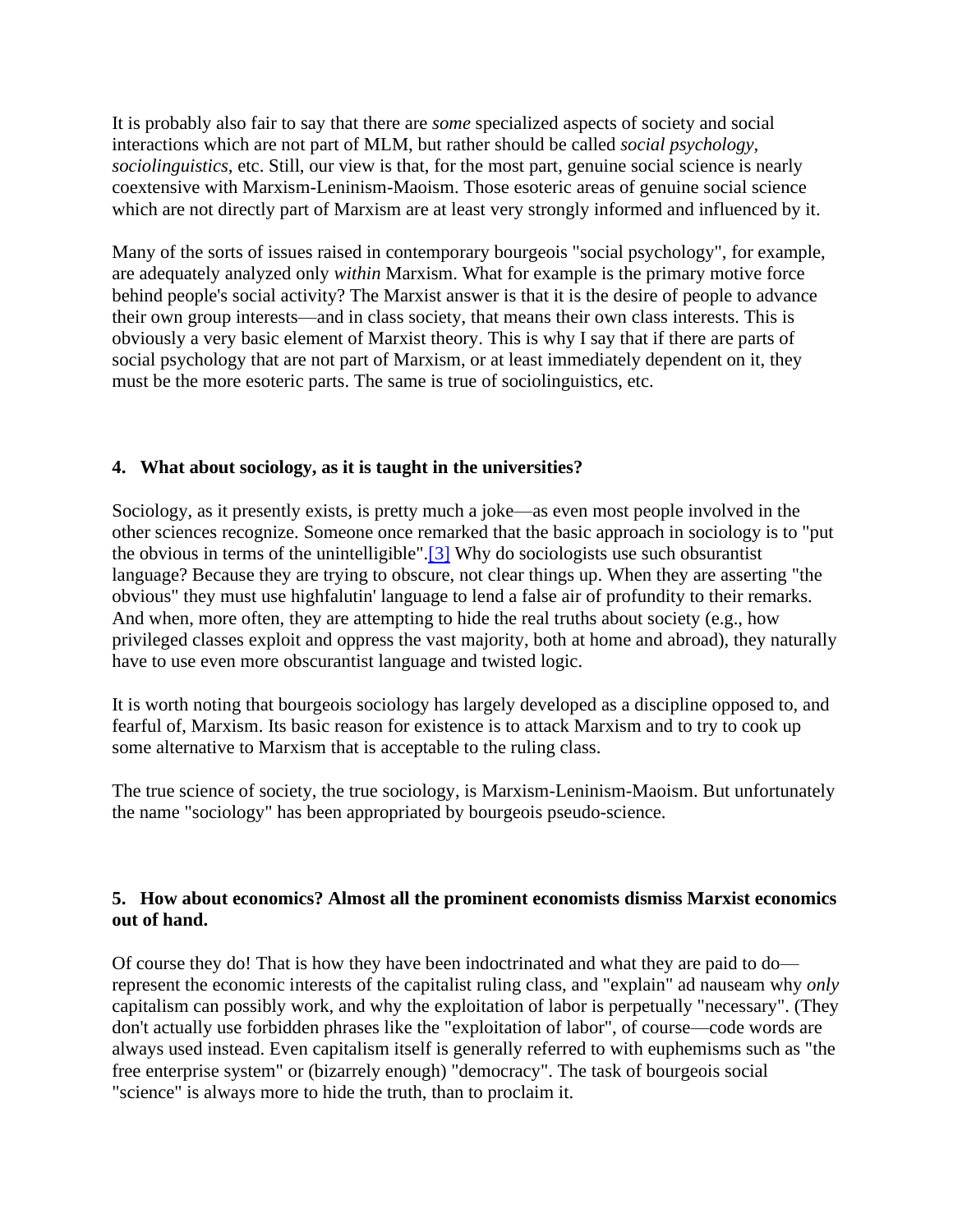(I say it is bizarre for the ruling class to use the word 'democracy' to refer to the capitalist system for two reasons: First, through the history of capitalism, only some capitalist countries have been "democracies"; fascist and other authoritarian countries are also capitalist (though they often try to hide it). Secondly, and more importantly, bourgeois democracy is always a fraud—democratic in name only, as far as the ordinary people are concerned. Real democracy means the people having control over their own lives, which is certainly not the case in the U.S. except for the upper classes.)

Bourgeois economics, like sociology, is basically a pseudo-science. To this very day, they cannot even give a coherent explanation as to why there is such a thing as a business cycle under capitalism, why there are booms and busts, depressions and recessions. In fact in every boom period many bourgeois economists step forth to proclaim that business cycles are now a thing of the past—a proclamation that is hastily swept under the rug the moment a new downturn starts.

It is well known that their predictions and explanations for economic events are seldom in agreement with each other. This is another way of saying that it is all pretty much guess-work, not science. They are the modern equivalent of the court astrologers of old.

To the extent that bourgeois economics has any real substance at all, it lies entirely in protecting, promoting, and enhancing the economic "rights" and interests of the capitalist class against the working people, the unemployed, and the poor. Marxist economics, which we call *political economy,* openly proclaims its political nature, and determination to represent the interests of the working class and its allies. We can be open and truthful about our partisanship—because we are partisan towards the broad masses. However, bourgeois economics must hide the fact that it represents the interests of the small capitalist class *against* the workers; all bourgeois social "science" must necessarily lie about its goals and whose interests it serves.

#### **6. Sciences make predictions. It seems like few of the predictions that Marxism has made have turned out to be correct.**

Says who? Primarily the bourgeois enemies of Marxism, that's who! (Or else those whose only "education" comes from such people.) Consider this quote, for example:

Since none of Marx's predictions have come true (except the one in *The German Ideology* that socialism imposed on underdeveloped countries would make those countries poorer), it is no longer even pretended that Marxism is a "science." Thus freed from empirical reality, it has become for its desciples an esoteric system of enlightenment (not unlike medieval Kabbala) which need not concern the rest of us—for the time being, anyway.<sup>[4]</sup>

This is a comment by one George Sim Johnson in the local newspaper. And who might he be? Some expert on Marxism, perhaps? Actually, he is "a former vice president of a major investment bank" and a contributor to various right-wing periodicals such as *National Review.* And every single statement in the quotation is incorrect—even the statement that the ruling class no longer worries, or needs to worry about Marxism. (The very fact that he wrote these words gives the lie to that one!) We Marxists do not indeed "pretend" that Marxism is a science—we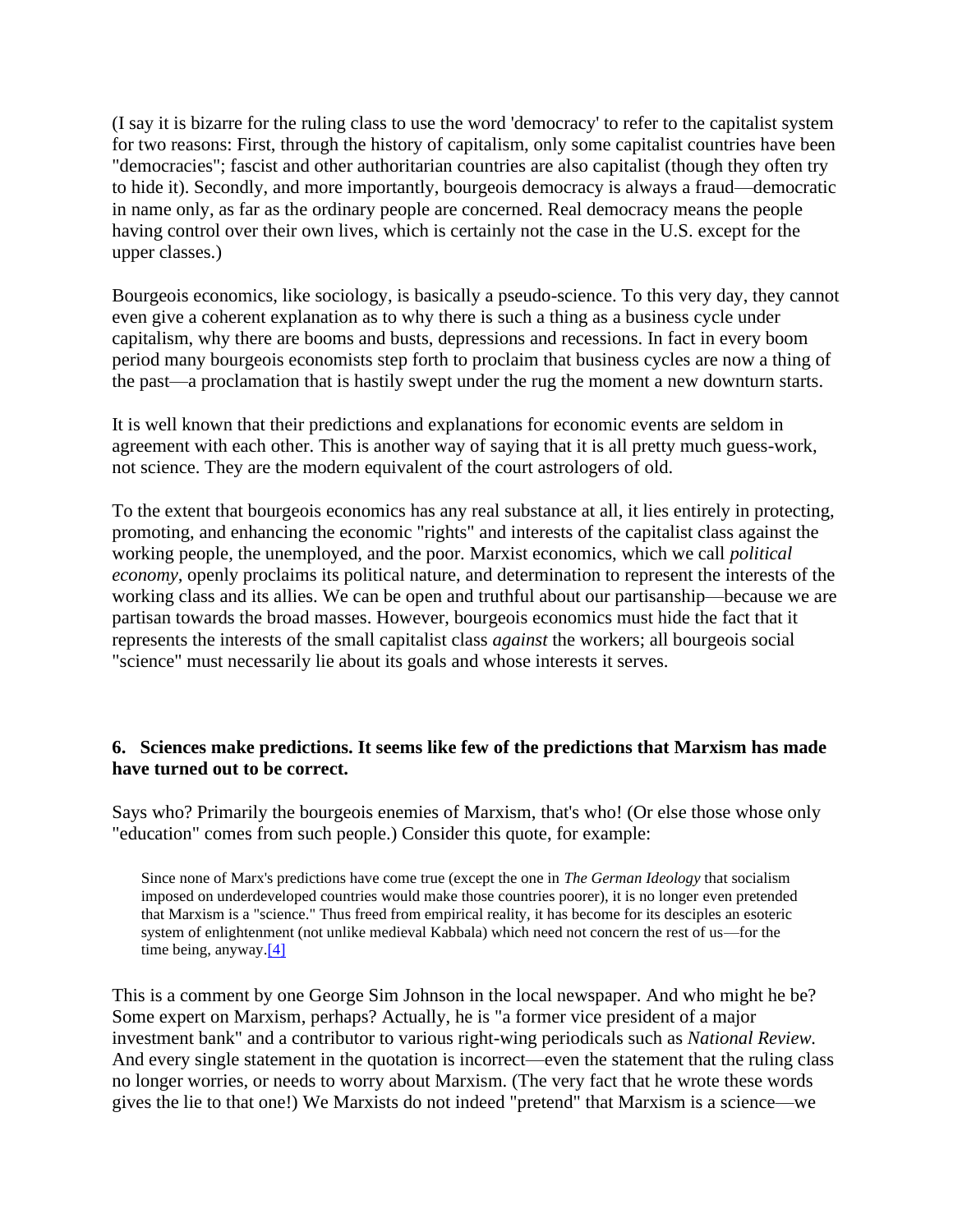*insist that it be a science,* demanding that it be pursued and further developed as a science. Even his comment about the effect of socialism (while it lasted) in "underdeveloped" countries (Russia & China) is wrong; the welfare of the vast majority of people in these countries improved tremendously during the socialist periods (as even most non-Marxist authorities readily admit), though they by no means managed to catch up with the living standards in the imperialist countries.

And as for the predictions of Marx, and other Marxists, a great many of them—though, admittedly, not all of them—have turned out to be demonstrably correct. Our record in this regard is far, far better than those who reject Marxism.

An American journalist visited Karl Marx in his old age and asked him what he foresaw in the future. "In a deep and solemn tone, he replied, 'Struggle'.["\[5\]](https://www.massline.org/Philosophy/ScottH/MLM_sci.htm#n5) Contrast this with the almost universal attitude of educated bourgeois people during the Victorian era, in which the march of European civilization seemed so assured it was scarcely necessary to even debate the matter. Peaceful progress was the well-nigh universal bourgeois expectation at that time, and only the great shock of World War I put an end to it. Look back at the 120 years since Marx made this basic prediction, with its world wars, invasions, mass genocides, ferocious class struggles, revolutions, nationalist struggles, religious struggles, and the like. Who was right? Marx or the Victorian bourgeois social-peace scenario?

Is Marx's prediction of struggle too vague for you, even if the Victorians didn't have a clue about it? Well then consider a very specific prediction made by Lenin (who died in 1924), as reported by the American liberal journalist George Seldes writing in 1929:

On another occasion he [Lenin] showed the same stubborn prejudices which characterize all the revolutionary leaders.

"When is the war between Japan and America coming?" he asked. He was assured there would be no war because there are no causes for war. "But there must be war," he insisted, "because capitalist countries cannot exist without wars.["\[6\]](https://www.massline.org/Philosophy/ScottH/MLM_sci.htm#n6)

Of course the funny thing about this is not that the Marxist Lenin proved so very prescient about a future war between Japan and the U.S. (at a time when few if any others saw it coming), but that the bourgeois journalist Seldes was so *cock-sure* that Lenin must be wrong about it!

Not just Lenin, but Marxists in general predicted World War II, even though "The Great War" (World War I) was still proclaimed by many bourgeois ideologists as "the war that ended all wars". On umpteen occasions we Marxists have predicted (and still predict) future imperialist wars, while liberals at least (if not all reactionaries) predict eras of peace. On umpteen occasions we predicted (and still predict) class struggle between workers and capitalists within every capitalist country—while many capitalist-indoctrinated people imagine there can be social peace under this system.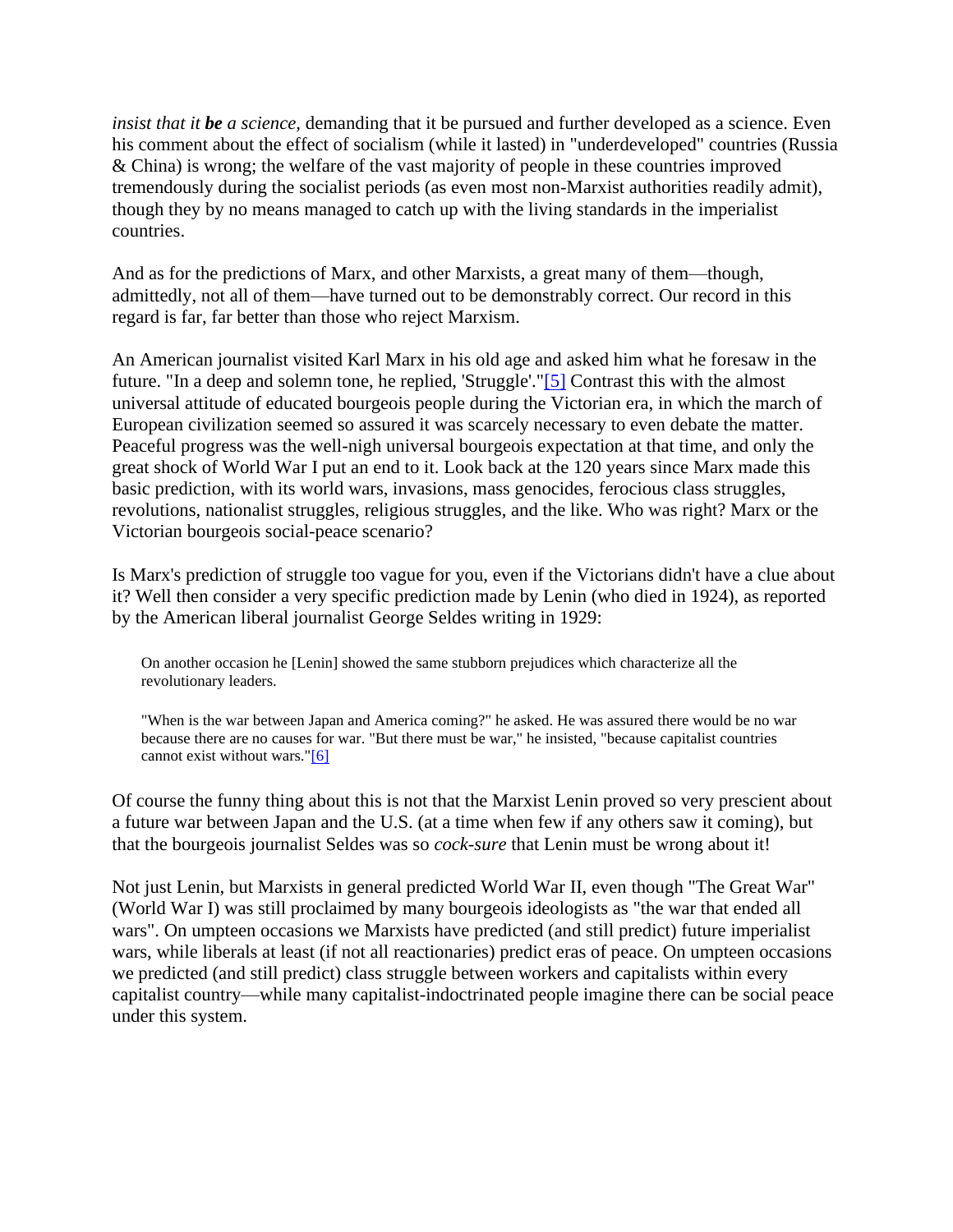#### **7. Well, perhaps Marxists have been correct in predicting a protracted era of struggle, war, and revolution, over the past century. But what other successful predictions can you point to?**

A huge number of Marx's predictions, big and small, have come true. To mention just a few that pop immediately to mind:

- that the tendency towards monopolies would continue, and intensify;
- that the boom-bust cycle of capitalism would continue, and that the capitalists would never be able to eliminate it (for reasons Marx explained in depth);
- that peasant-type (semi-feudal) agriculture would slowly give way to capitalist agriculture;
- that capitalism would more and more become an international system;
- that the class struggle would continue and grow;
- that the Union would prevail in the U.S. Civil War (because of the much more advanced capitalism of the Northern states);
- that the workers would not be able to hold on to power in the Paris Commune (the the very first working class revolution, in 1871);
- that the working class could only hold onto power, after seizing it, by establishing its own proletarian dictatorship over the defeated bourgeoisie (a lesson Marx summed up after the Paris Commune, and proven correct by subsequent history); and, late in his life,
- that the first successful proletarian revolution might well take place in Russia.

# **8. But haven't Marxists made many false predictions too? Didn't Marx predict the increasing immiseration of the working class for example, when in fact workers have improved their lives greatly over the decades?**

It is true that sometimes Marxists have made erroneous predictions. It is not correct to say, however, that Marxism cannot be a science because Marxists have occasionally made partly or completely false predictions, any more than it is true to say that physics is not a science because prominent physicists have sometimes made false predictions. Consider these two gems from Lord Kelvin, for example, who was one of the greatest scientists of the 19th century, and the president of the Royal Society: "Heavier-than-air flying machines are impossible" and "Radio has no future." These kinds of statements have gotten to be so numerous that Arthur C. Clarke even created a generalization about them: "When a distinguished but elderly scientist states that something is possible, he is almost certainly right. When he states that something is impossible, he is very probably wrong.["\[7\]](https://www.massline.org/Philosophy/ScottH/MLM_sci.htm#n7)

No science is "complete" and no scientist ever has a total grasp of even his/her own specialty as it stands at the given time. Thus there will always be some erroneous expectations, predictions, and generalizations in every science. Nevertheless, those with a good grasp of some science will be much more likely to be correct in their expectations and predictions than other people. Furthermore, if the discipline is a genuine science, those false expectations and predictions will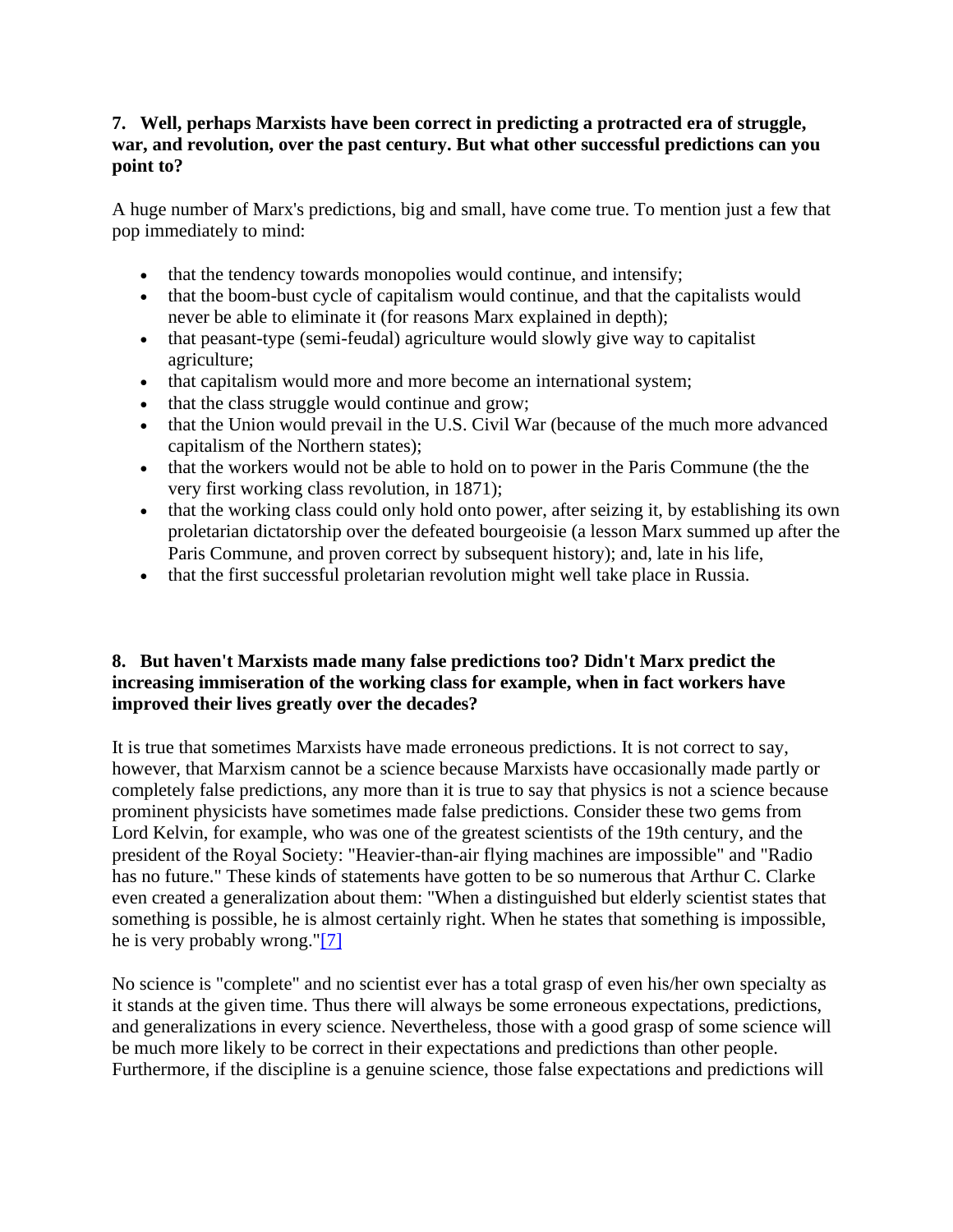lead to a revision of the theory so that it is much more likely to allow successful predictions in that area from then on.

Marx expected socialist revolution in Europe long before now; this was at least an implicit prediction of his, though I don't believe he ever proclaimed that revolution was certain by suchand-such a date. Similarly, he expected the immiseration of the *European* working class to develop much more systematically and thoroughly than it has in fact. There is a single error behind both of these misexpectations, or mispredictions if you will. Namely, he did not fully take into consideration the *internationalization* of many aspects and features of capitalism. (Lenin did this later; it is an example of how Marxism has corrected its errors as they have become apparent, and thus developed as a science.)

Thus major revolutions have in fact occurred—the heart of the prediction was true—, but they have tended so far to be on the periphery (Russia) or in the so-called Third World countries, the countries most viciously exploited and oppressed by imperialism (China, Vietnam, etc.).

Similarly, *viewed on a world-wide basis,* the expectation/prediction of the immiseration of the working classes has also proven to be quite **correct.** Of the six billion people in the world today, five billion live on less than \$2 per day[.\[8\]](https://www.massline.org/Philosophy/ScottH/MLM_sci.htm#n8) Of course the cost of living varies considerably around the world, but no matter where you are you are clearly living in extreme poverty if you have to get by on less than \$2 per day.

However, the greatest poverty and misery is once again in the countries dominated and oppressed by imperialism, the countries of Asia, Latin-America and Africa primarily. The bourgeoisie, in order to keep some relative peace and stability at home, allowed (though only very reluctantly and under intense pressure) some measure of increasing wages and benefits to flow to the lower classes in the imperialist heart-lands; that is what the New Deal and the welfare state were all about. The ruling class adopted the position of Joseph Kennedy, who remarked that he was willing to give up a part of his fortune in order to hang on to the rest. But this concession was never more than a temporary necessity, in their eyes; and the capitalists and their politicians are now rapidly reversing the welfare state, and driving down the working class again (and also the middle classes). They see this as possible now that socialism is not viewed as a viable alternative to the workers (for the moment!), and a "necessary" thing now that capitalism is becoming more and more internationalized, with the necessity to drive wages down to the lowest international level "in order to compete". Thus even to the extent that it was once true *in the dominant imperialist countries* that the workers were becoming gradually better off than before, the trend for at least 25 years has been downward—to gradually take back the small concessions. And the rate of immiseration worldwide is now increasing rapidly.

Marxism *is* a science and that is why we have made changes to it, and why we are not bothered by the fact that some of Marx's original ideas and expectations have not turned out to be true, or completely true. Some of Galileo's ideas, and Newton's, and Darwin's have also turned out to be false, but this in no way lessens our great respect for these individuals, nor shows that physics and biology are not sciences. Just the opposite!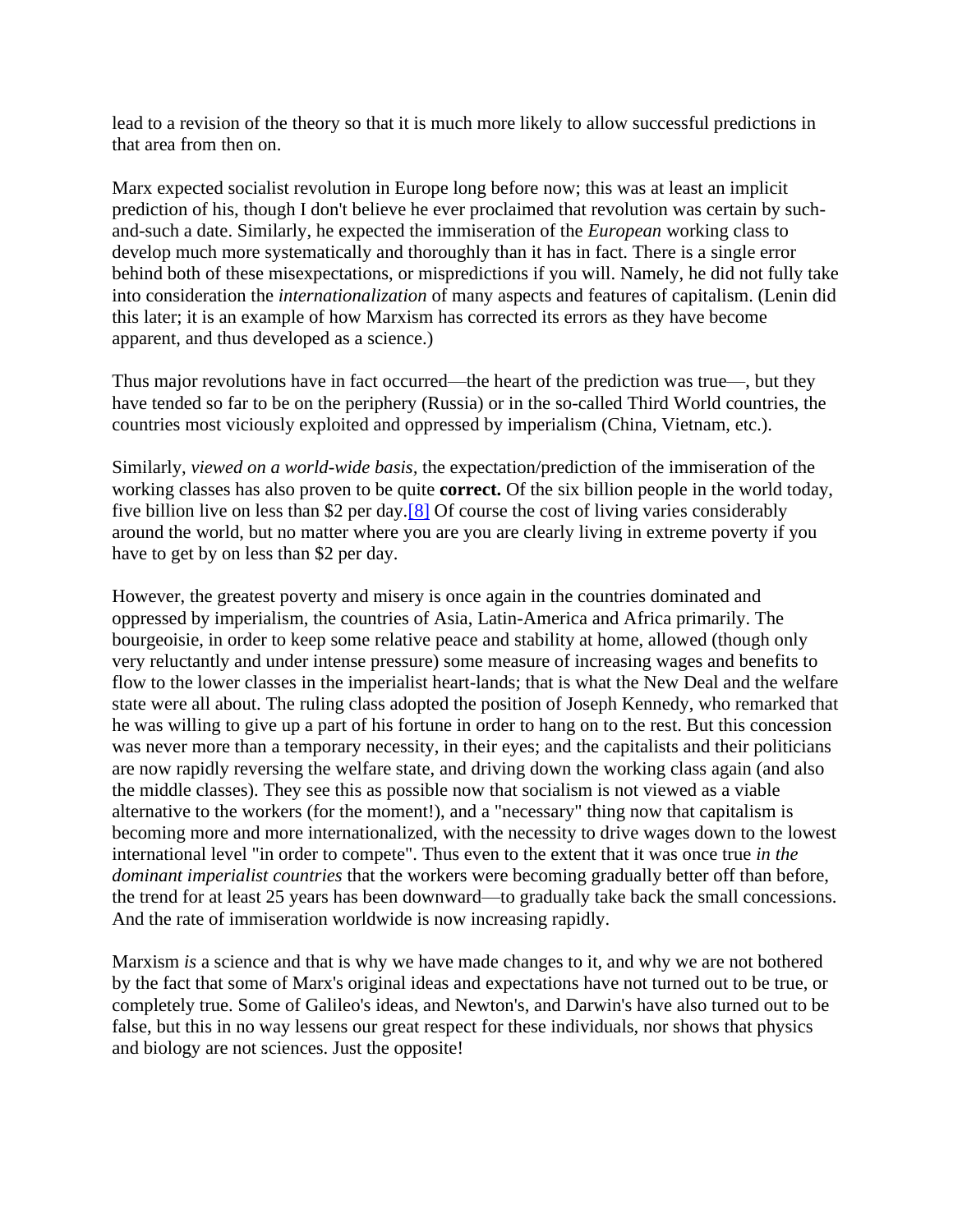#### **9. Most well-developed sciences have** *central organizing theories;* **for example, quantum electrodynamics in chemistry, evolutionary theory in natural history, and plate tectonics in geophysics. What, if any, is the central organizing theory in Marxism?**

Most generally (i.e., philosophically), the central organizing theory of MLM is dialectical materialism. Specifically with regard to society, the central organizing theory of MLM is called *historical materialism,* which is the result of the application of dialectical materialism to society, economics and politics. Some of the main points of historical materialism are:

- 1. That human society and history can be understood scientifically.
- 2. That, however, material production is the basis of social life, and social consciousness is the result of social being.
- 3. That society and history are made by the people, by the masses of human beings.
- 4. That, however, the prevailing mode of production conditions and sets limits to the changes which can be made in society.
- 5. That *social classes* exist through people's differing relationship to the means of production (such as whether or not they *own* the factories and machinery).
- 6. That the history of society, since classes first developed in ancient times, is the history of class struggle.
- 7. That "at a certain stage of their development, the material productive forces of society come into conflict with the existing relations of production.... From forms of development of the productive forces these relations turn into fetters"[.\[9\]](https://www.massline.org/Philosophy/ScottH/MLM_sci.htm#n9)
- 8. That "at that point an era of social revolution begins"[.\[10\]](https://www.massline.org/Philosophy/ScottH/MLM_sci.htm#n10)
- 9. That society must ultimately progress to the stage of communism where classes have ceased to exist.
- 10. That between capitalism and communism there must be an intervening transition period (socialism), which can only be the revolutionary dictatorship of the proletariat over the bourgeoisie.

Within each sub-sphere of Marxism, there are also central organizing theories, such as Lenin's theory of modern imperialism, or Mao's theory of correct Marxist leadership (the "mass line").

#### **10. If Marxism is a science, how come there is so much criticism of it? I suppose you'll say that it's because the rulers of this country find it dangerous to them, and pay thousands of intellectual "prostitutes" to attack it. But can you really maintain that so many critics are all just bought off?**

It is not quite as simple as them just buying people off, though that happens too. The dominant ideas of any age are those of the rulers, and not just because they try very hard to suppress all other ideas or because they pay lots of people to promote their viewpoint. The main reason that most people, *including their paid propagandists,* promote ideas favorable to the ruling class is because they themselves have been brought up to share the outlook of their rulers, to one degree or another. They themselves have been indoctrinated from the cradle by the all-pervasive torrent of rich-man's attitudes, distorted facts, unscientific social theories, along with plenty of outright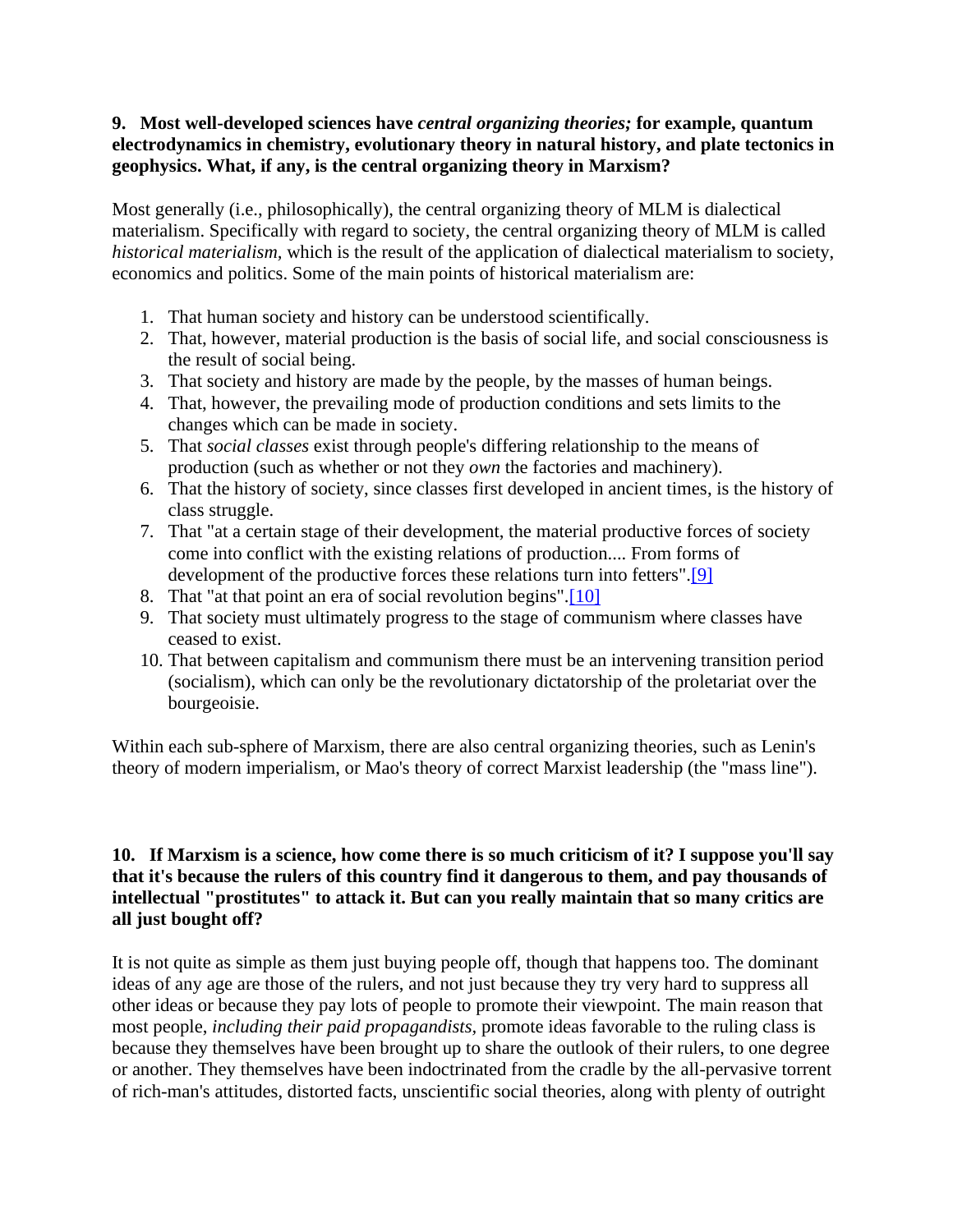lies. From TV cartoons for pre-schoolers to journals of sociology, from kindergarten through grad school, in the Boy Scouts, in churches and organizations of all kinds, on radio and TV, in virtually all newspapers and magazines—the bourgeois world view is drummed into people. It would be considered treasonous if every football game did not start with a display of obeisance to the ruling class (the Pledge of Allegiance).

Moreover we Marxists think that people tend to believe what it is in their own interests to believe (unless powerfully indoctrinated with contrary views). If you make it clear to reporters, and economists, teachers and professors, that their own career advancement depends upon their trumpeting a certain point of view, it is remarkable how "true" that point of view will begin to seem to them.

#### **11. But you still can't deny that Marxism is a whole lot more controversial than most other sciences!**

We don't deny it at all, but it is easy to explain. In his fine book, *The Science of Revolution,* Lenny Wolff remarks that

Some have attempted to deny the scientific character of Marxism because of the controversy surrounding it; but controversy alone cannot rule a theory unscientific. Darwin's theory of evolution, after all, touched off something of a cataclysm in the scientific community, as did Einstein's theory of relativity. Scientists, as well as much of the rest of society, divided into contending camps over these theories; in both cases the struggle and eventual triumph of the proponents of the radical new theories had profound social ramifications.... [Marxism] has most deeply divided society—and most affected it—that alone cannot make it unscientific. That a scientific theory directly hitting the tenderest nerve of bourgeois society—its exploitative class relations and its tendency toward proletarian revolution—causes the most unprecedented and far-reaching controversy is hardly surprising[!\[11\]](https://www.massline.org/Philosophy/ScottH/MLM_sci.htm#n11)

And it is not just evolution and relativity that were controversial when first introduced, but virtually all great new scientific theories which cover a wide range of phenomena. Copernicus's theory that the earth goes around the sun (rather than vice versa) was certainly controversial for a long time. It got Giordano Bruno burned at the stake by the Church, and almost Galileo too. It was "outlawed" in some areas for a couple centuries or more! In geophysics, Alfred Wegener provided plenty of good arguments and lots of evidence for continental drift at the beginning of the 20th century, but his theory was rejected until the 1960s by almost all geophysicists who just couldn't believe that something as big as a continent could "move around". Now plate tectonics is universally accepted. So controversy and rejection by many conservatives are almost the norm in science, for varying lengths of time.

Most people have little direct experience with science and its constant controversies, however. We've all learned most of what science we know from school books that treat it as a collection of dead issues, devoid of controversy, and portray only the final consensus on a large number of *once* very controversial ideas that are no longer controversial.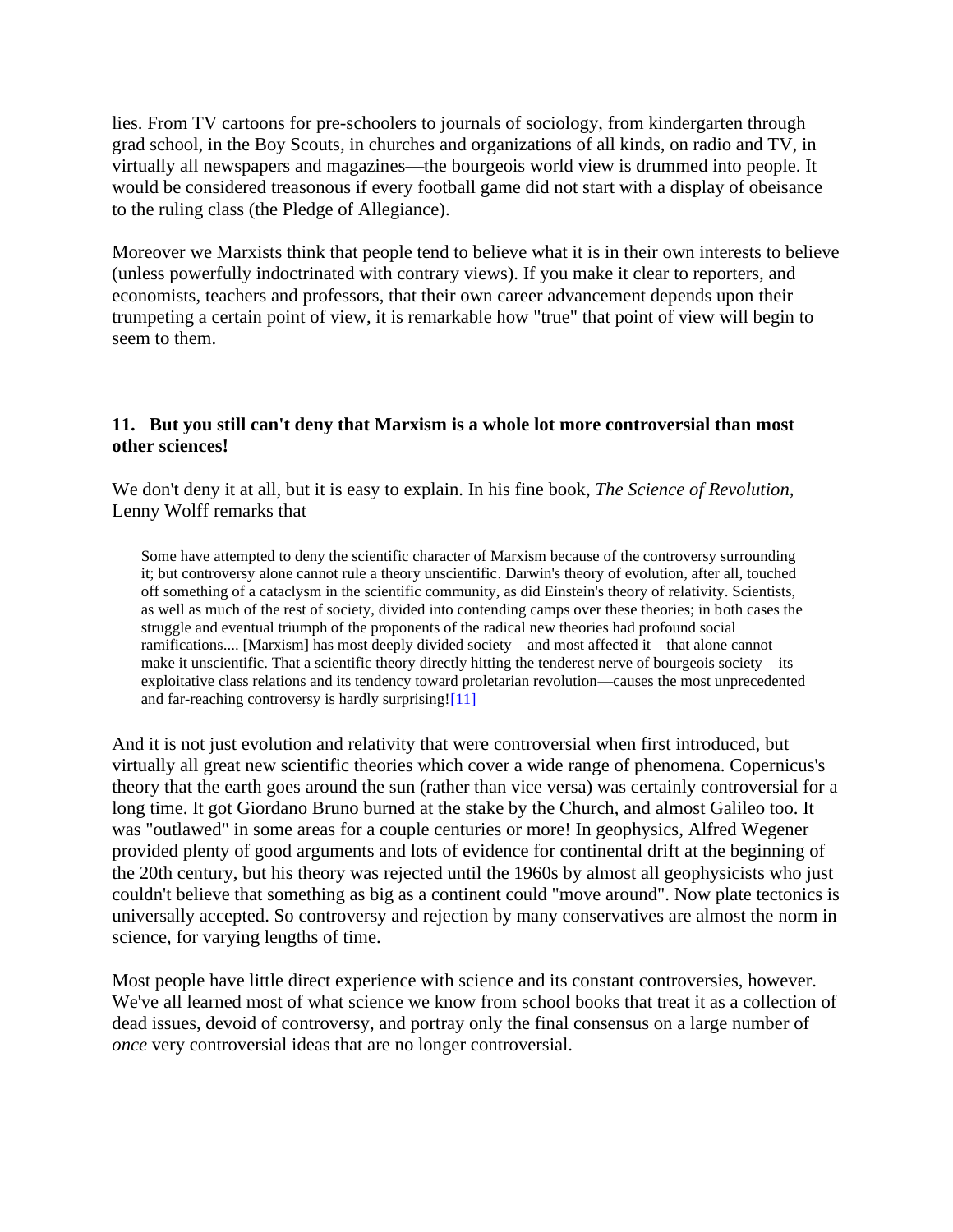#### **12. But surely the collapse of the Soviet Union and most of the rest of the Communist regimes in the world has shown that Marxism is not a science after all, but rather a completely failed—if perhaps noble—utopian experiment!**

I will discuss the Soviet Union in detail elsewhere, but for now I'll just say that what collapsed in 1991 was not at all a Marxist, nor socialist, let alone a communist country. From our point of view socialism ended in the Soviet Union with Khrushchev's revisionist takeover during the 1953-1957 period. And socialism itself did not "collapse" at that time—it was *overthrown* by a new group of exploiters who came to power within the Communist Party.

It is true, of course, that this seizure of a socialist state by a newly risen state-capitalist class within the Party could not have happened if there had not been serious weaknesses in Soviet society. But these weaknesses were not—as you have probably been led to believe—economic. (The economic weaknesses, the stagnation and even hidden recessions, developed in the revisionist era with the introduction of state capitalism.) In fact, in 1955 industrial production in the Soviet Union stood at *twenty-five times* the level in 1913[!\[12\]](https://www.massline.org/Philosophy/ScottH/MLM_sci.htm#n12) And this was in spite of having to fight two devastating world wars on its soil, a terrible famine after World War I, the disruptions of the revolution, and much worse than the revolution itself, the civil war that followed which included the invasion by 13 capitalist countries (including the U.S.). Despite all of these disruptions, the very backward capitalist state of 1913 had become a powerful industrial economy by the 1950s. No matter what capitalist ideologists may say now, the Soviet working class clearly proved that socialist economics works, and that it can work *better* than capitalism.

So where then were the fatal weaknesses that led to the revisionist coup? There are a variety of social and political reasons, but in my opinion the most important was in the way that Stalin and the Soviet Communist Party tended to rule *on behalf of* the working class, rather than leading the working class to directly rule society itself and watch out for its own collective interests. This paternalism disarmed the people, and they were not able to recognize the seizure of power by their class enemies when it first came. When they did finally throw off the usurpers 35 years later, socialism had long since been wrecked.

But the point for now is just that the collapse of the Soviet Union in 1991 in no way proves that Marxism has failed. Instead it proves the need for a far more consistent and thoroughgoing socialist state run more directly by the masses themselves. Socialism, as a constantly changing and transitional system, is inherently unstable; it must either degenerate back into capitalism, or else go forward to the solid stability of communist society.

# **13. So why does Marxism, or Marxism-Leninism-Maoism, have such a strange name if it is a science? None of the other sciences are named after individuals.**

That's not quite true; evolutionary theory is often called Darwinism, for example. The more contention there is over a science the more likely it is that the names of individuals will become prominently associated with it, or even be used as a name for the science. And of course, this is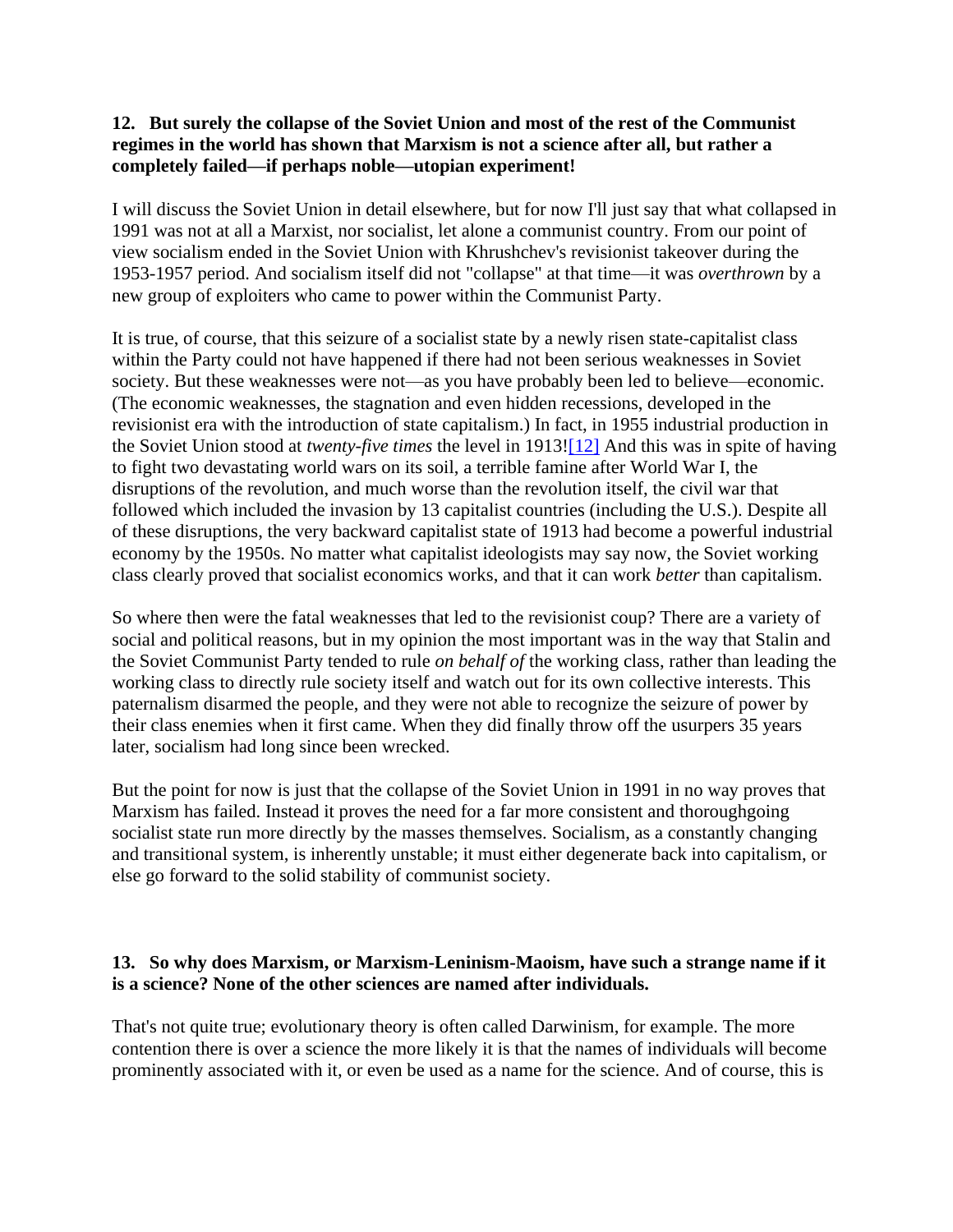bound to be especially true in social science where the interests of groups of people are represented or threatened by various social theories.

Marx and Engels themselves called their theory "scientific socialism", to distinguish it from the various earlier, pre-scientific forms of socialism (utopian socialism). However today, that is no longer such a good name for the science, even from the point of view of us Marxists. For one thing, in the past century 'socialism' has come to mean just what Marx called "the first stage of socialism" while the final goal (what Marx called "the second stage of socialism") we now call 'communism'. Furthermore, the name 'socialism' has become somewhat discredited by the antiworking class attitudes and actions of most of those who have called themselves "socialists".

If the world were more rational, the best name for Marxism-Leninism-Maoism would just be something straight-forward, like "social science" or "sociology". But those names are taken, as I mentioned above, by the ruling class establishment pseudo-science of sociology. Since the ruling capitalist class (or bourgeoisie) dominates the language through its ownership and control of the media, and has corrupted such phrases, we have had to fall back on the term Marxism-Leninism-Maoism, after the three greatest leaders and developers of the theory, or sometimes just "Marxism" for short. We can at least be sure that the capitalists will have a very much harder time co-opting a science named after these great revolutionaries who they hate!

—Scott H. 2/6/97 Slightly expanded: 9/4/04

#### **Notes**

**[1]** *Merriam-Webster's Collegiate Dictionary,* 10th ed. (1993).

**[2]** Ibid.

**[3]** Samuel T. Williamson, "How to Write Like a Social Scientist", Rule 4, *Saturday Review* [date unknown]. Quoted in R. John Brockmann & William Horton, *The Writer's Pocket Almanack* (Santa Monica, CA: InfoBooks, 1988), p. 8.

**[4]** George Sim Johnson, "Everything Goes, Nothing Matters", *Image* magazine supplement, *San Francisco Examiner,* Feb. 3, 1991.

**[5]** John Swinton, reporting on an interview with Karl Marx for the *New York Sun,* Sept. 6, 1880.

**[6]** George Seldes, *You Can't Print That!* (Garden City, NY: Garden City Publishing Co., 1929), p. 221.

**[7]** Arthur C. Clarke, *Profiles of the Future* (1973).

**[8]** Mentioned by the prominent bourgeois economist, Jeffrey Garten, in an "Economic Viewpoint" column in *Business Week*, Sept. 6, 2004, p. 28. Garten is dean of the Yale School of Management.